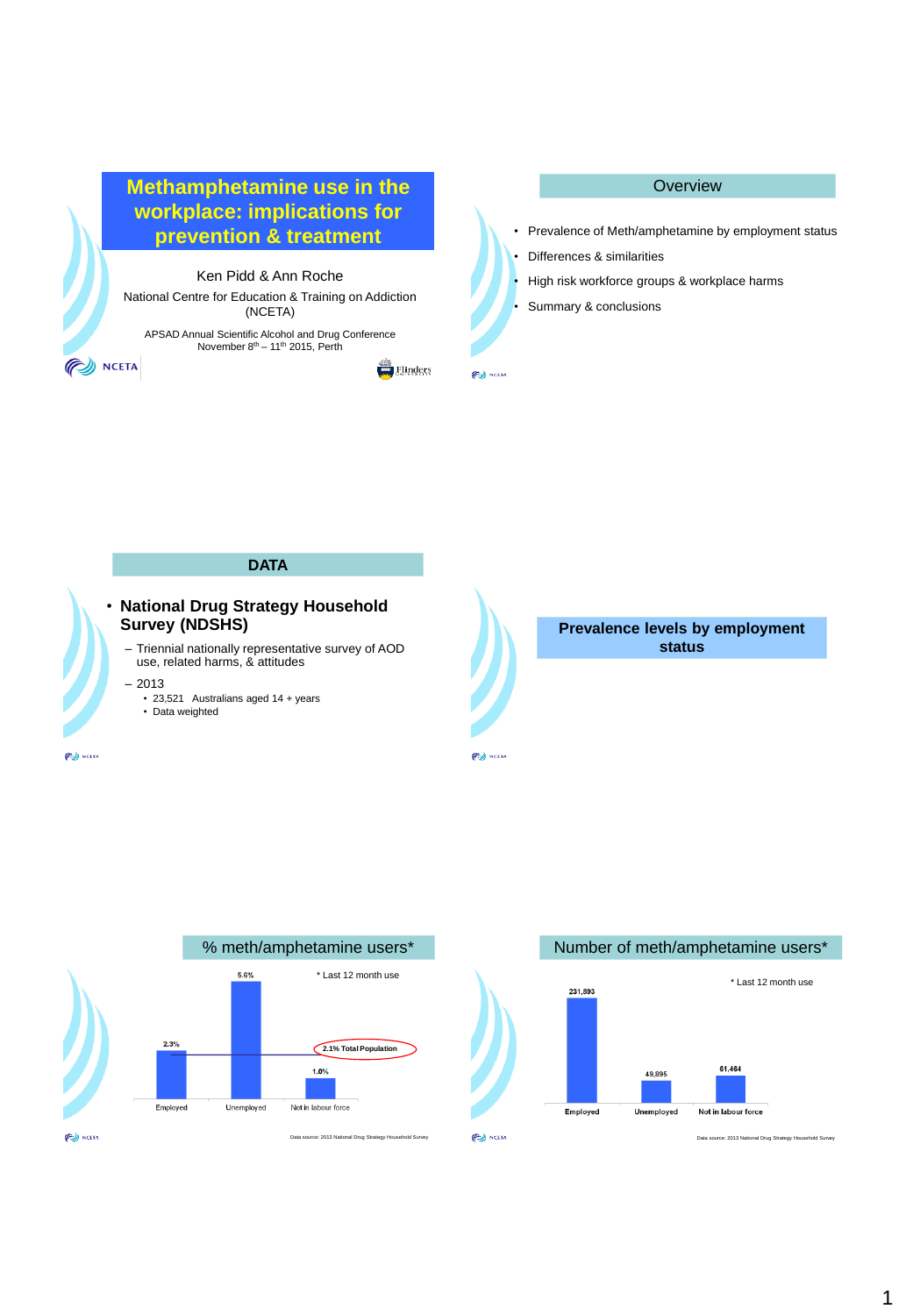

Employed & unemployed users: Similarities & differences



**PU NCEIA** 



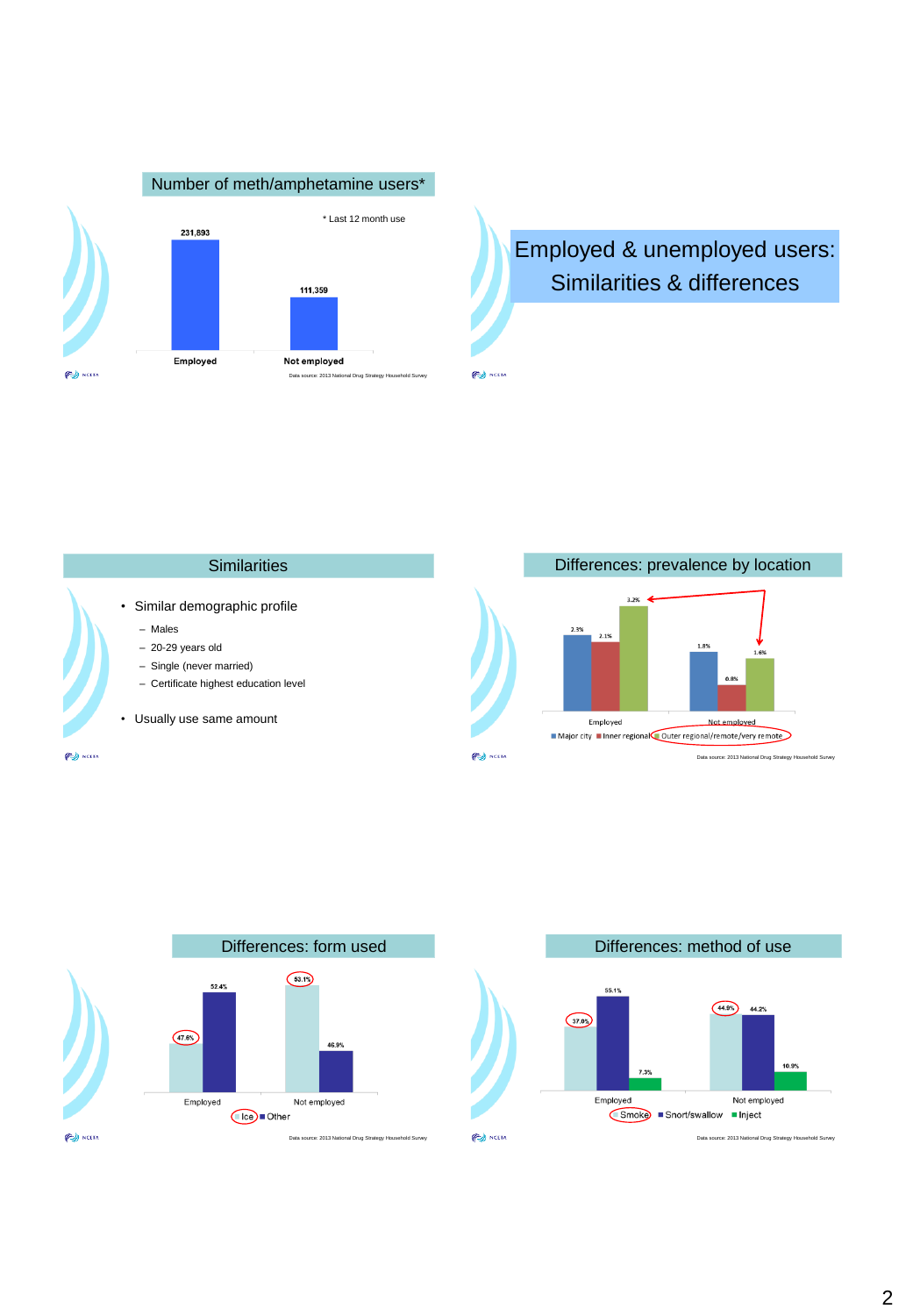

### Prevalence levels vary across workforce groups

- Trades (4.7%)
- Unskilled (3.1%)
- Industry
- Wholesale (5.3%)
- Construction (5.2%)
- Mining (3.2%)
- Manufacturing (3.2%)
- Hospitality (3.2%)
- 

**PU NCETA** 

 **\*Total workforce 2.3%**

|                                                                            | Workplace harms |                                                           |          |  |
|----------------------------------------------------------------------------|-----------------|-----------------------------------------------------------|----------|--|
|                                                                            | <b>Meth</b>     | <b>Other illicit</b>                                      | Sig diff |  |
| Absenteeism due to injury*                                                 | 16.9%           | 10.3%                                                     | p<.01    |  |
| Absenteeism due to illness*                                                | 42.3%           | 39.5%                                                     | ns       |  |
| Absenteeism due to drug use*                                               | 7.3%            | 1.3%                                                      | p<.01    |  |
| Absenteeism due to alcohol use*                                            | 12.5%           | 6.4%                                                      | p<.01    |  |
| Usually use at work                                                        | 9.7%            | 3.8%                                                      | p<.01    |  |
| Worked under influence#                                                    | 31.6%           | 6.0%                                                      | p<.01    |  |
| * at least 1 day off in past 3 months<br># at least once in past 12 months |                 | Data source: 2013 National Drug Strategy Household Survey |          |  |

# Implications for prevention/treatment • Access to large numbers of 'at risk' individuals – Young males – Recreational/occasional users – Identified high risk workforce groups • Opportunity for prevention & early intervention – Risk awareness & brief intervention – Referral to counselling • Provides treatment pathway – Employment as motivator **PU NCETA**

#### **Workplace interventions & barriers to treatment**

• **Workplace interventions can overcome many common barriers to treatment**

- Drug use not perceived as a problem
- Lack of motivation
- Work commitments
- Lack of support
- Lack of awareness of treatment options

**CONCEIN** 

# Summary & Conclusions

### • **The workplace**

- An ideal setting for cost effective strategies
	- Access to large numbers users
	- Opportunity for early intervention & provide treatment pathway
	- Strategies can be tailored to high risk groups
- Employer support for strategies (workplace safety, production and worker wellbeing)
- AOD agencies/service providers can play a significant role

**CONCEIN**